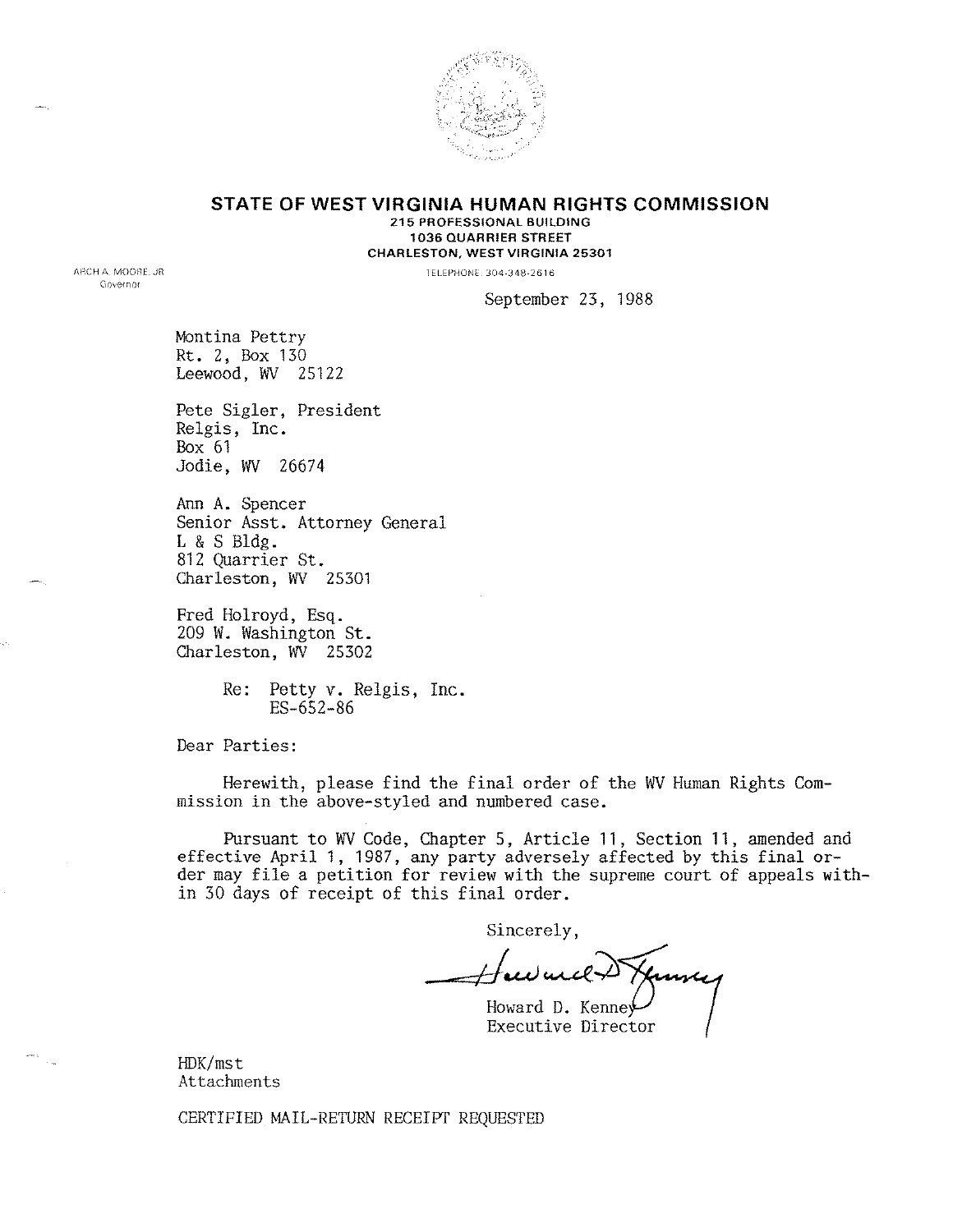|                                               | NOTICE |                                       |  |
|-----------------------------------------------|--------|---------------------------------------|--|
|                                               |        | OF STATUTORY RIGHT TO JUDICIAL REVIEW |  |
| AMENDED AND EFFECTIVE<br>____________________ |        |                                       |  |

AS OF APRIL 1, 1937

Enr. H. B. 2638]

3

#### $1:5$ this article.

 $17$ 

 $21$ 

 $23$ 

 $2 +$ 

 $25$ 

 $25$ 

 $27$ 

28

29

30

31

 $32$ 

33

 $3 +$ 

 $35<sub>1</sub>$ 

 $33<sub>1</sub>$ 

 $37$ 

 $38<sub>1</sub>$ 

§5-11-11. Appeal and enforcement of commission orders.

(a) From any final order of the commission, an 1  $\cdot$ application for review may be prosecuted by either Š. party to the supreme court of appeals within thirty days from the receipt thereof by the filing of a petition  $\frac{t}{\tau}$  $\overline{5}$ therefor to such court against the commission and the ò adverse party as respondents, and the clerk of such  $\tilde{i}$ court shall notify each of the respondents and the S commission of the filling of such petition. The commis- $\rm{g}$ sion shall, within ten days after receipt of such notice.  $10$ file with the clerk of the court the record of the  $11$ proceedings had before it, including all the evidence.  $12\,$ The court or any judge thereof in vacation may 13 thereupon determine whether or not a review shall be  $1\div$ granted. And if granted to a nonresident of this state.  $15$ he shall be required to execute and file with the clerk  $15$ before such order or review shall become effective, a bond, with security to be approved by the clerk. 13 conditioned to perform any judgment which may be 19 awarded against him thereon. The commission may 20 certify to the court and request its decision of any question of law arising upon the record, and withhold  $22$ its further proceeding in the case, pending the decision of court on the certified question, or until notice that the court has declined to docket the same. If a review be granted or the certified question be docketed for hearing, the cierk shall notify the board and the parties litigant or their attorneys and the commission of the fact by mail. If a review be granted or the certified question docketed, the case shall be heard by the court in the manner provided for other cases.

The appeal procedure contained in this subsection shall be the exclusive means of review, notwithstanding the provisions of chapter twenty-nine-a of this code: *Provided.* That such exclusive means of review shall not apply to any case wherein an appeal or a petition for enforcement of a cease and desist order has been filed with a circuit court of this state prior to the first day of April, one thousand nine hundred eighty-seven.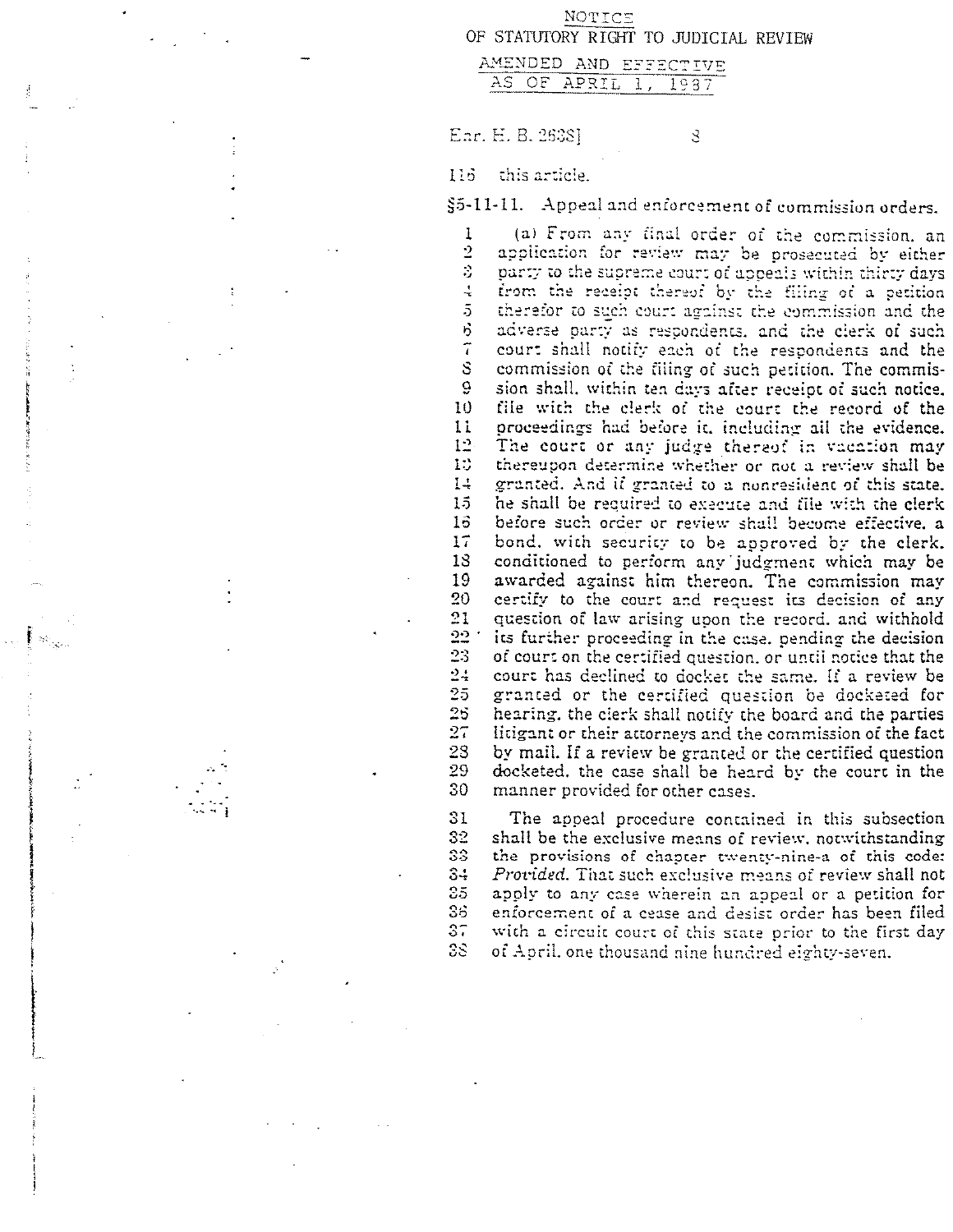# 9 [Enr. H. B. 2638]

39 (b) In the event that any person shall fail to obey a 40 final order or the commission within thirty days after 41 receipt of the same, or, if applicable, within thirty days  $42$  after a final order of the supreme court of appeals, a after a final order of the supreme court of appeals. a 43 party or the commission may seek an order from the 44 circuit court for its enforcement. Such proceeding shall 45 be initiated by the filing of a petition in said court. and 46 served upon the respondent in the manner provided by 47 law for the service of summons in civil actions: a hearing 48 shall be held on such petition within sixty days of the 49 date of service. The court may grunt appropriate 50 temporary relief. and shall make and enter upon the 51 pleadings, testimony and proceedings such order as is<br>52 necessary to enforce the order of the commission or necessary to enforce the order of the commission or 5:3 supreme court of appeals.

rsen.<br>P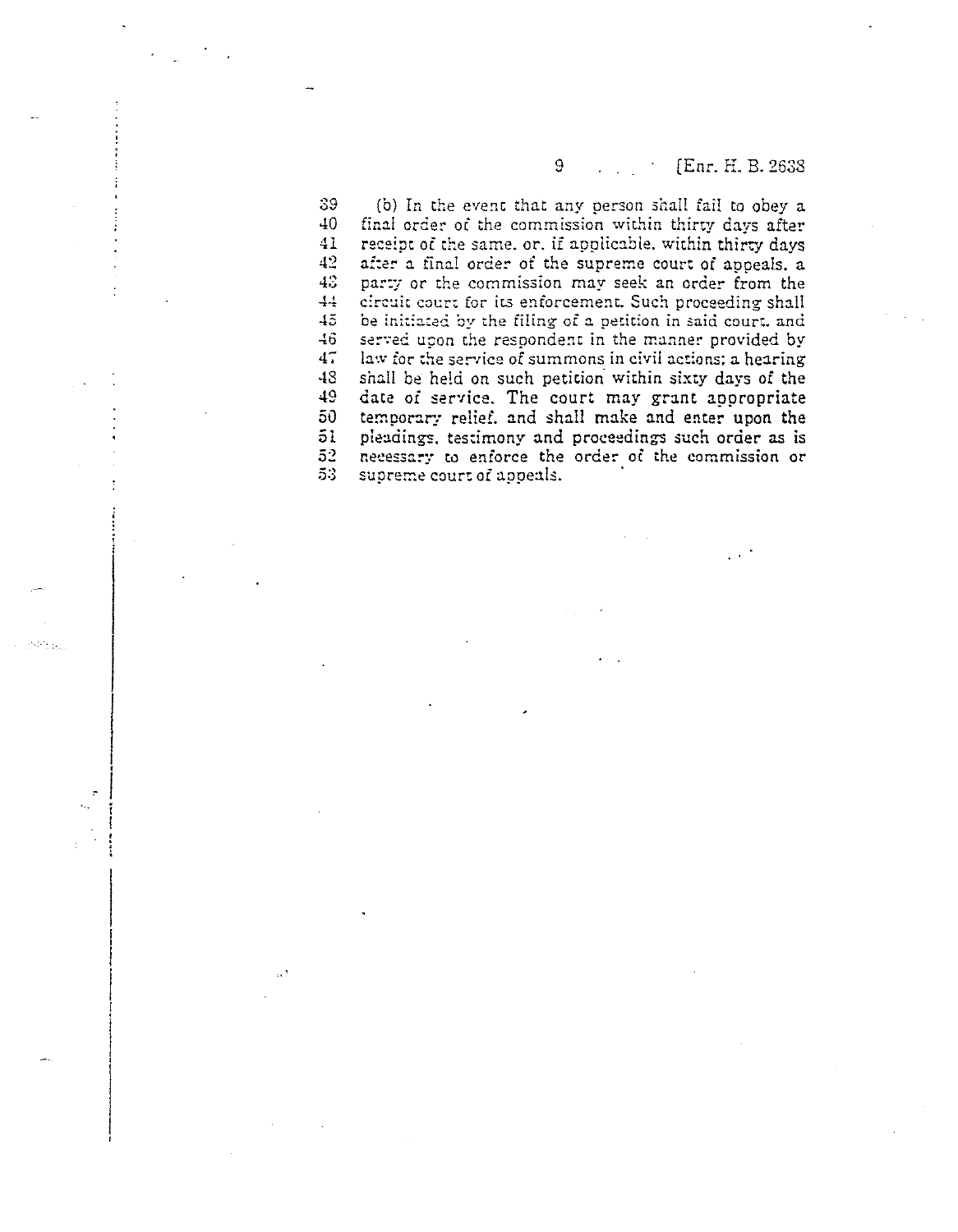#### **BEFORE THE WEST VIRGINIA HUMAN RIGHTS COMMISSION**

MONTINA PETTRY,

Complainant,

vs. Docket No. ES-652-86

RELGIS, INC.,

Respondent.

# o R D E R

On the 31st day of August, 1988, the West Virginia Human Rights Commission reviewed the proposed order and decision of the Hearing Examiner, Theodore R. Dues, **Jr.,** in the above-captioned matter. After consideration of the aforementioned, the Commission does hereby adopt said proposed order and decision, encompassing proposed findings of facts and conclusions of law, as its own.

It is hereby ORDERED that the Hearing Examiner's proposed order and decision, encompassing findings of facts and conclusions of law, be attached hereto and made a part of this final order.

It is finally ORDERED that this case be dismissed with prejudice.

By this final order, a copy of which shall be sent by certified mail to the parties, the parties are hereby notified that they have ten days to request a reconsideration of this final order and that they may seek judicial review.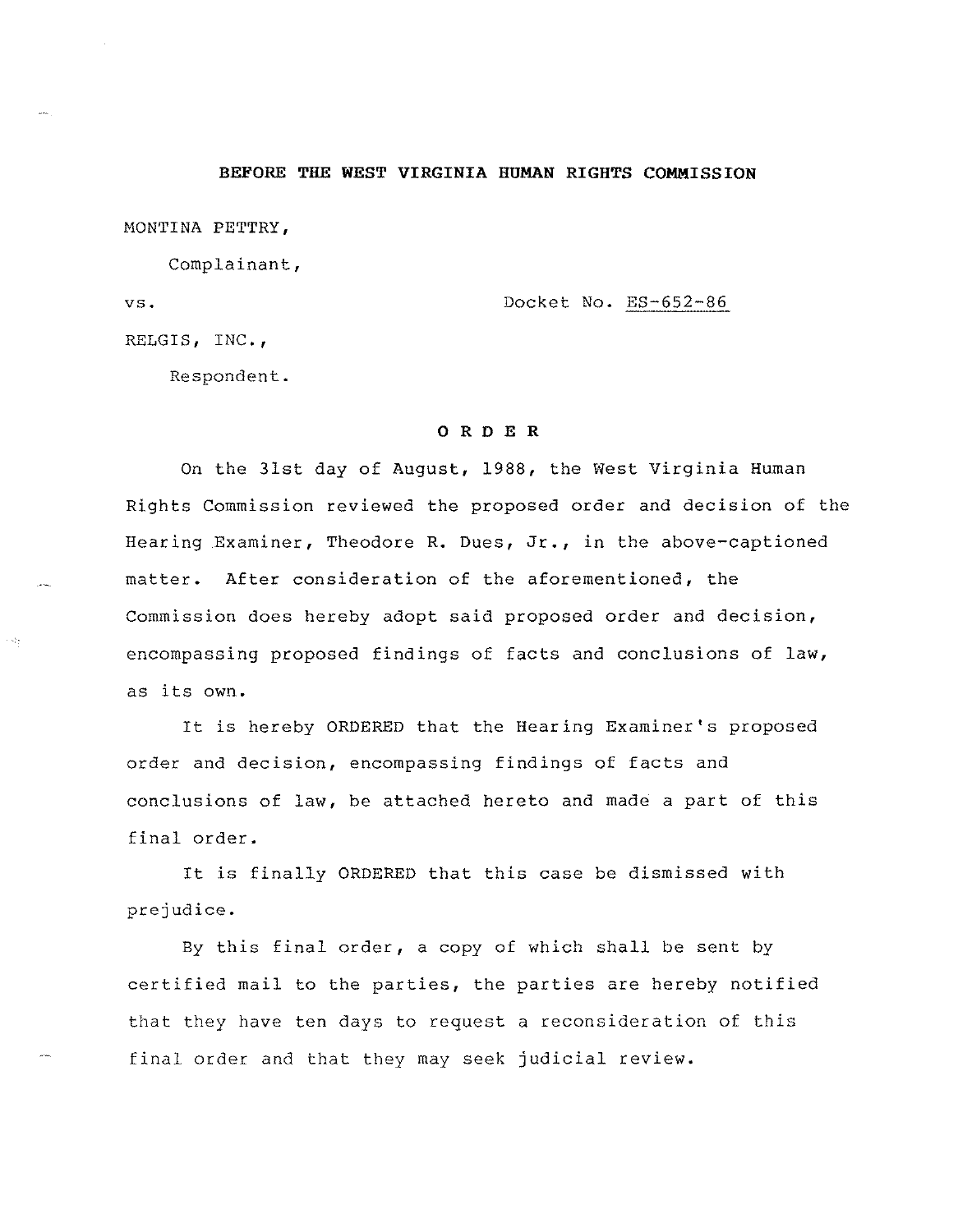ENTERED this  $\sqrt{\phi}$  day of  $\frac{1}{\sqrt{\phi}}$ 1988. CD T  $\overline{1}$ 

 $\sim$ 

 $\sim$  100  $\mu$ 

Respectfully Submitted,

ulle  $\mathcal{C}$ en 4 $\mathcal{C}$ v.

CHAIR/VICE-CHAIR<br>WV HUMAN RIGHTS COMMISSION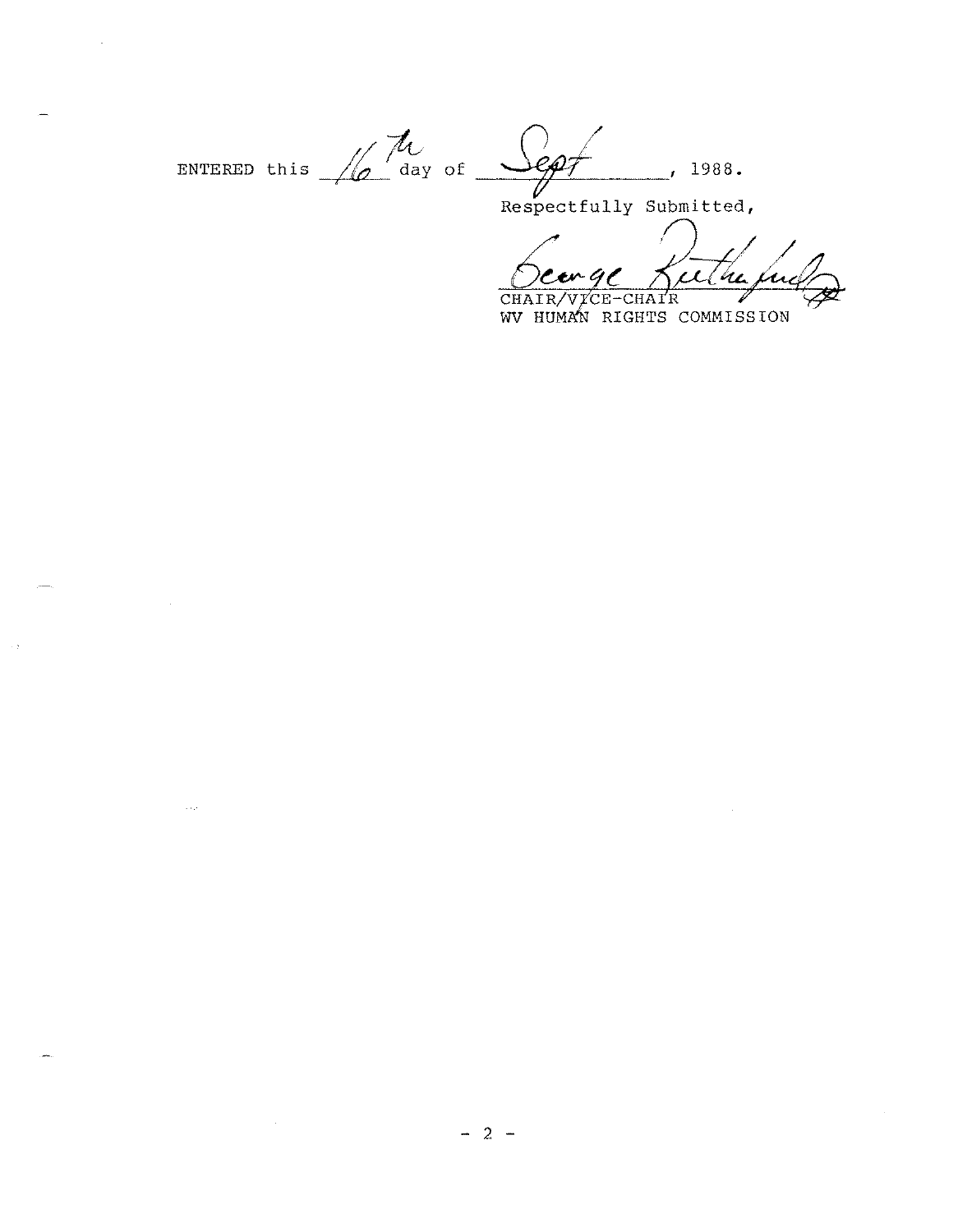# RECEIVED

BEFORE THE WEST VIRGINIA HUMAN RIGHTS COMMISS

**JUL** 1 2 1988

MONTINA PETTRY,

W.V, HUMAN RIGHTS COMM, Notes the Committee of the committee of the

Complainant,

v. Docket No. ER-652-86

RELGIS, INC.

Respondent.

# EXAMINER'S RECOMMENDED FINDINGS OF FACT AND CONCLUSIONS OF LAW

This matter matured for public hearing on the 28th day of January, 1988. The hearing was held in the Conference Room of the Daniel Boone Building, 405 Capitol Street, Charleston, WV, 25301. The hearing panel consisted of Theodore R. Dues, Jr., Hearing Examiner and Russel Van Cleve, Hearing Commissioner.

The Complainant appeared in person and by her counsel, Ann A. Spaner. The Respondent appeared by its representative, Pete Sigler and by its counsel, Fred F. Holroyd.

After a review of the record, any exhibits admitted in evidence, any stipulations entered into by the parties, any matters for which the Examiner took judicial notice during the proceedings, assessing the credibility of the witnesses and weighing the evidence in consideration of the same, the Examiner makes the following findings of fact and conclusions of law. To the extent that these findings and conclusions are generally consistent to any proposed findings of fact and conclusions of law submitted by the parties, the same are adopted by the Examiner, and conversely, to the extent the same are inconsistent to the findings and conclusions, the same are rejected.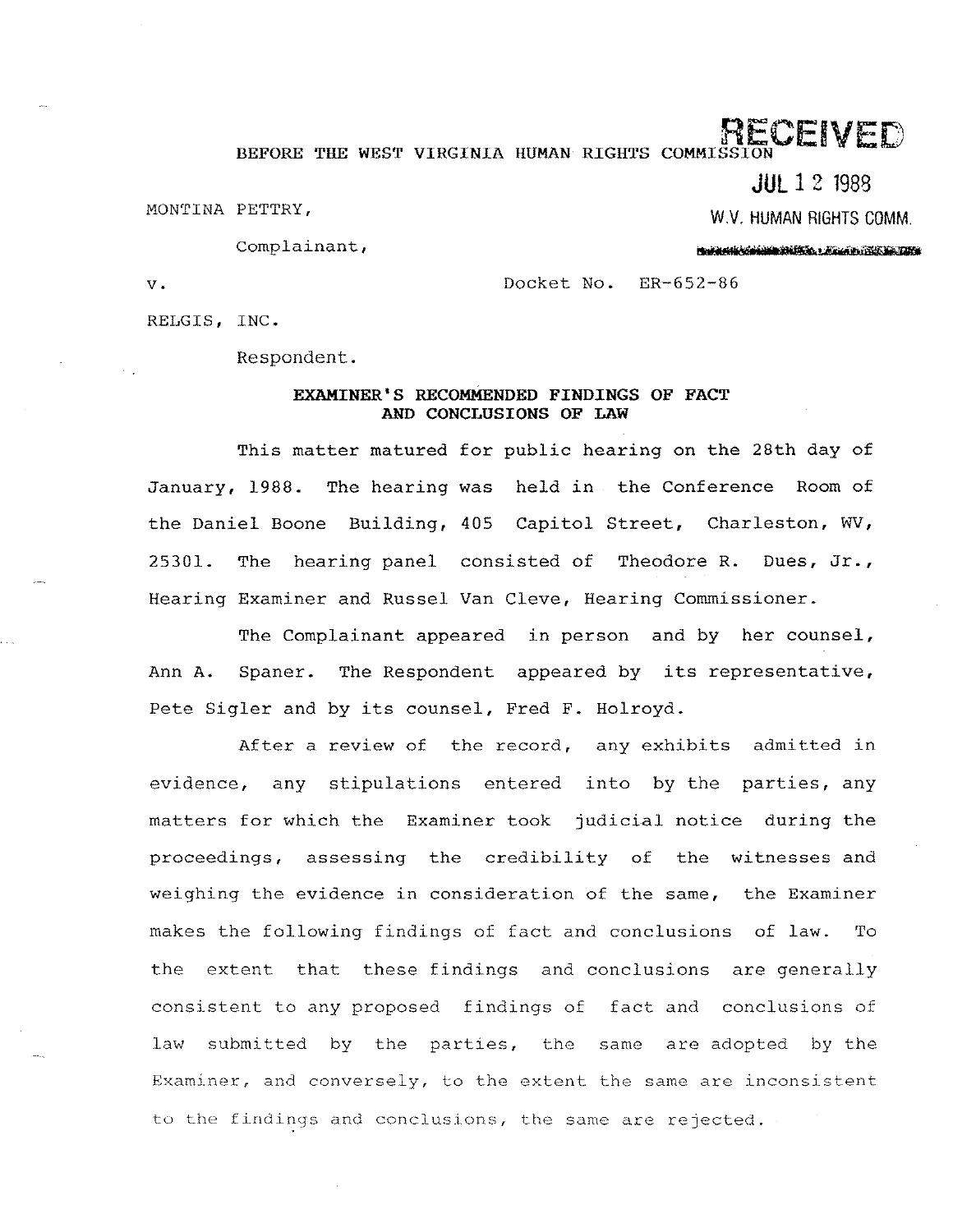#### **ISSUES**

1. Did the Respondent refuse to hire the Complainant for reasons related to her sex?

2. If so, to what relief is the Complainant entitled?

# FINDINGS OF FACT

1. The Complainant is a female.

de la

2. The Complainant was laid off in 1982 from Carbon Fuel Coal Company. Her previous experience in mining included performing as a roof operator, certified carpenter,welder and a brattice person.

3. The Complainant applied for employment with the Respondent on several occasions. The last time being May 14, 1986. At that time she indicated that she had seen two "red hats", i.e., miners with less than six months mining experience, loading "cribs".

4. When the Complainant initially sought employment with the Respondent, she was asked whether she had auger mining experience. She did not.

> 5. The Respondent never offered the Complainant a job.

6. There were males hired by the Respondent, during the period of time that the Complainant applied for employment.

7. On May 14, 1986, the Complainant reached a determination that she would never be hired by the Respondent and based upon her belief that, at least one miner did not have prior auger mining experience, and, yet was hired, she filed a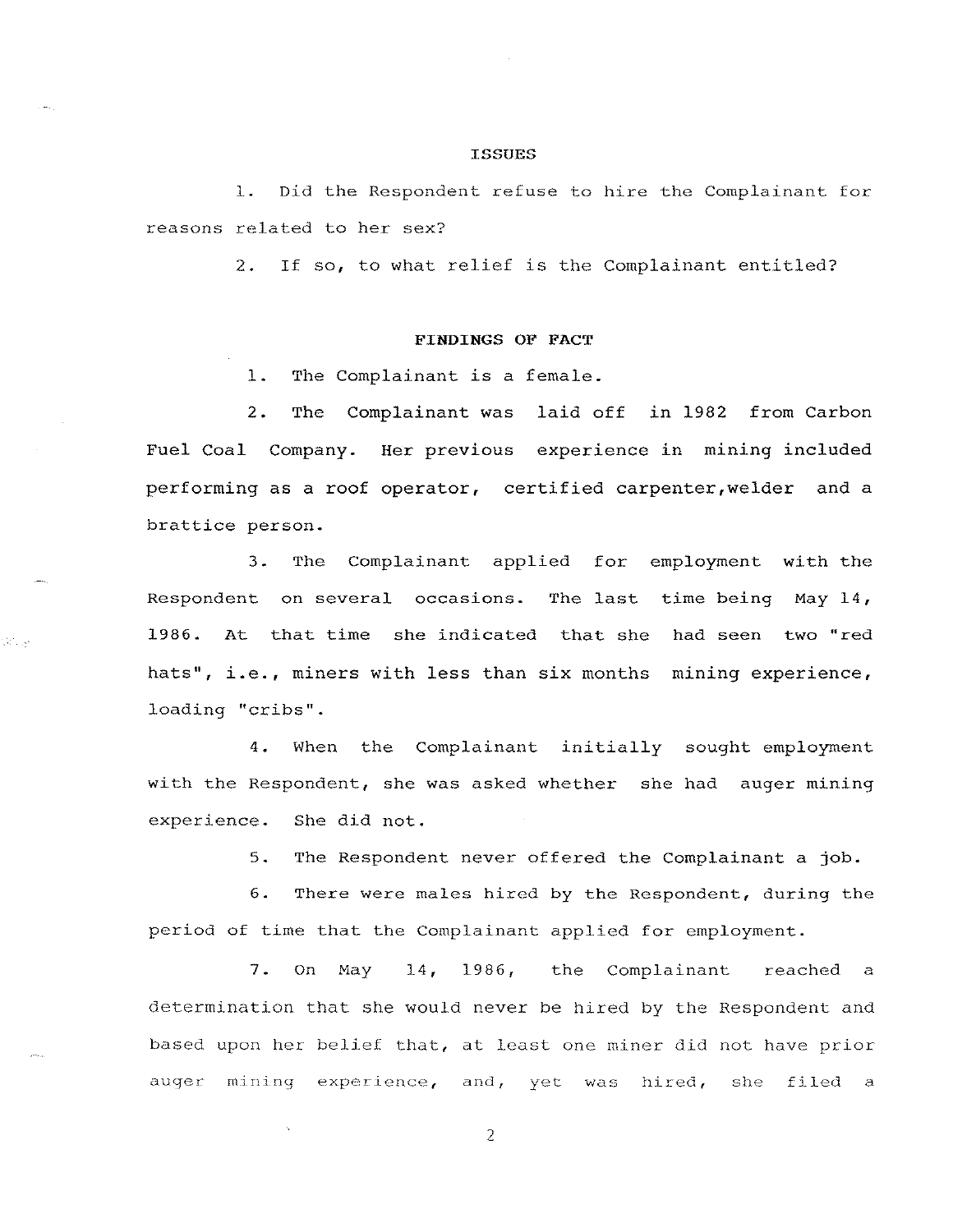complaint with the West Virginia Human Rights Commission.

8. The Complainant was capable of doing support work around auger mining equipment.

9. The Respondent utilizes its personnel in a manner in which employees are required to perform several different functions during the course of a business day. Accordingly, it would not be sufficient for a person merely to be capable of safely working around an auger mining machine, unless that person was capable of performing some other needed function; required during the auger mining process.

10. The miner to whom the Complainant referred,as having been hired by the Respondent without prior auger mining experience, admits that he lied during the hiring process by representing that he had prior auger mining experience.

11. Only special skilled persons were hired without prior auger mining experience. Special skills would be those persons, such as electricians, that would possess such a high degree of specialization that such a skill alone would be sufficient enough for the Respondent to hire them.

 $\mathcal{Q}(\mathcal{G})$ 

12. The other employees hired, during the time period relevant to the Complainant's efforts to seek employment with the Respondent, possessed skills different and apart from that of the Complainant.

13. Miners who work in an auger mining process must work in close proximity to the auger machine.

14. Auger mining is recognized by the West Virginia Department of Energy, Division of Mines and Minerals as being a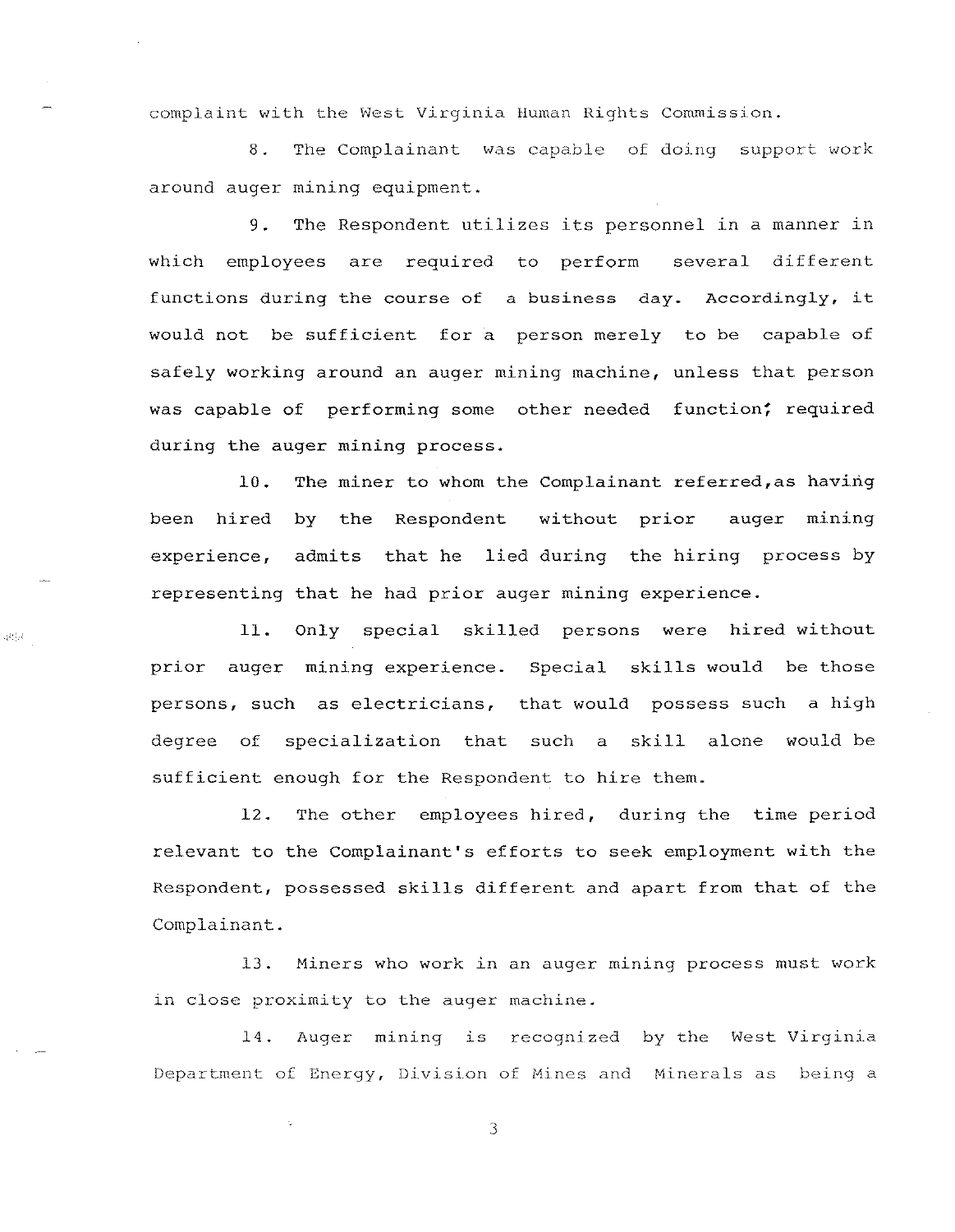dangerous process.

39

15. The Respondent has earned safety awards for four and one half years for realizing no accidents contributable to injury in its auger mines.

16. Subsequent to the Complainant's application in May 1986, the Respondent hired no full time permanent, or, part time regular, positions, for which the Complainant would be qualified.

# **DISCUSSION**

The Complainant sought employment with the Respondent on several occasions prior to May 1986. On May 14, 1986, the Complainant was again rejected for employment and was told that prior auger mining experience was a requirement for applicants at the mine. The Complainant, acting upon the fact that she saw several "red hat" miners performing basic mining functions, for which she felt qualified, and the knowledge she possessed that a friend had been hired by the Respondent, notwithstanding his lack of prior auger mining experience, led the Complainant to file a charge with the West Virginia Human Rights Commission.

The evidence if viewed soley from the perspective most favorable to the Complainant, established a prima facie case of sex discrimination under the guidelines of McDonnell Douglas v. Green, 411 U.S. 804, 93 S.Ct. 1825 (1973). Specifically, the Complainant proved by being a female that she is a member of a protected class under the West Virginia Human Rights Act; that she applied for, and contended she was qualified for, the job

 $\Delta$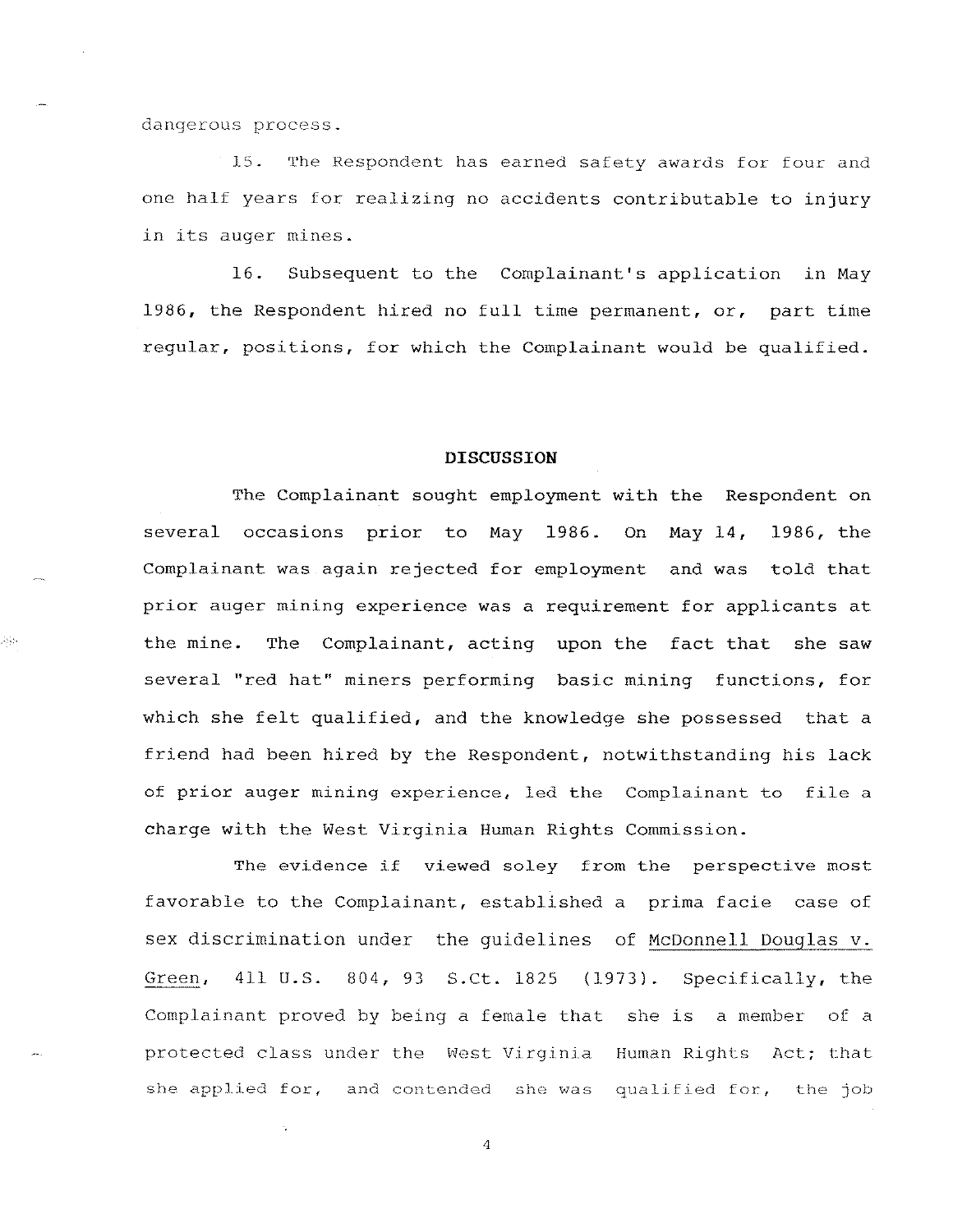which the Respondent was seeking applicants; that despite her overall alleged qualifications the Respondent rejected her for the job; and, that after her rejection, the job remained open, and the employer continued to seek applicants, from persons with her alleged qualifications. However, the evidence introduced by the Respondent seriously mitigated the strength of the Complainant's proof that she was qualified for the job which the Respondent was Respondent was actually seeking applicants that possessed the seeking applicants, and further, that the qualifications possessed by the Complainant.

The Respondent introduced evidence to establish that all miners hired by it were required to have prior auger mining experience. The exception noted by the Complainant, in her case, was explained when that employee admitted to having lied about having such experience to obtain the job. The reason for this policy requiring prior auger mining experience, was indicated to be the highly dangerous process and threat that is posed to persons working in an auger mine. Corroborating the Respondent's position, as to the dangerousness of this particular type of mining, were the State and Federal regulatory agencies determinations to this effect. Accordingly, the Respondent articulated a legitimate nondiscriminatory reason for its policy requiring its employees, with limited exceptions, to have prior auger mining experience. McDonnell Douglas Corp, supra; Texas Department of Community Affairs v. Burdine, 101 S.Ct. 1089 (1981). Shepherdstown Volunteer Fire Department v. West Virginia Human Rights Commission, 309 S.E.2d 342 (W.Va. 1983).

 $\sim 10^{11}$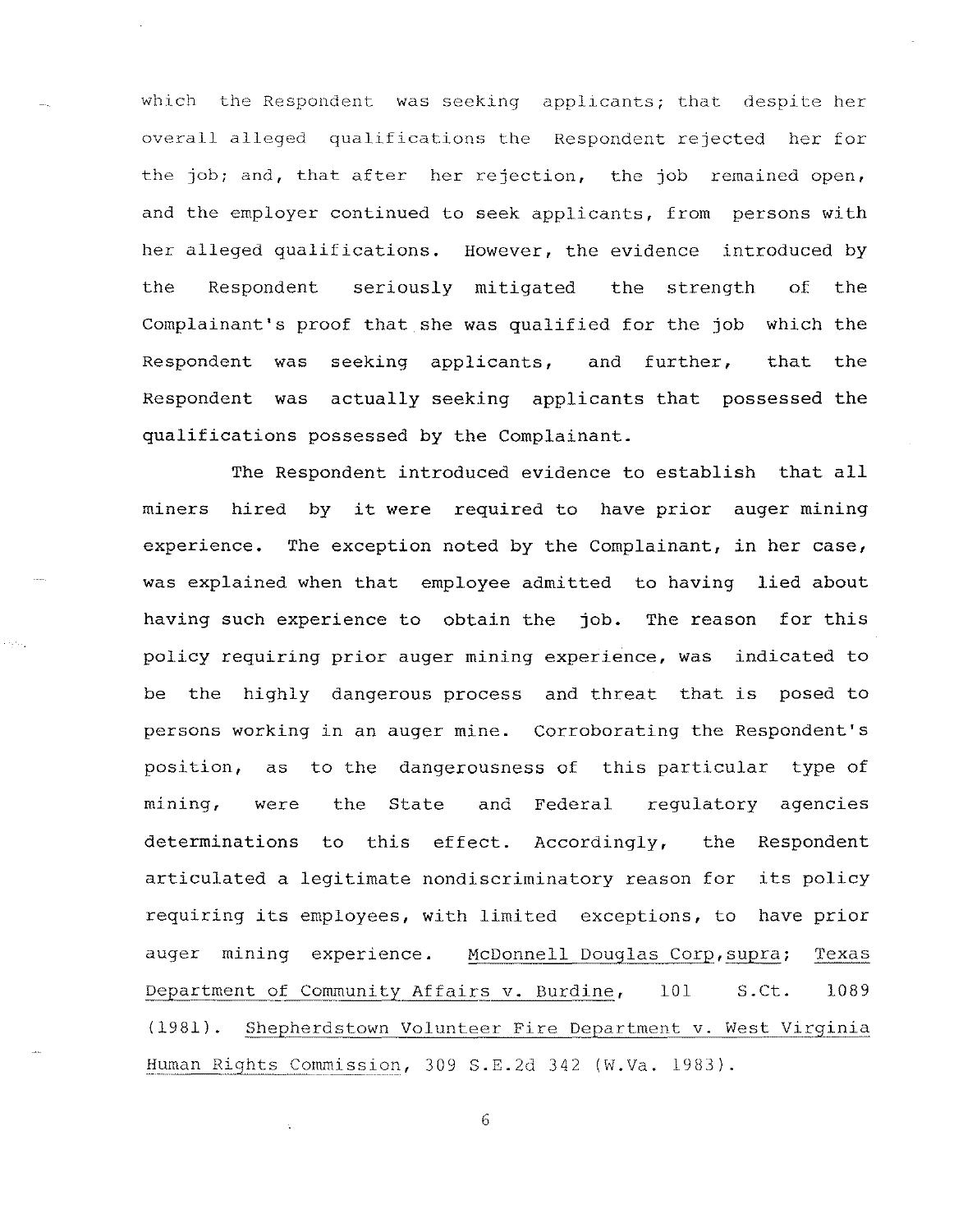The Complainant failed to establish that the reasons articulated by the Respondent were pretext in nature for unlawful sex discrimination. Burdine, supra. State ex reI. West Virginia Human Rights Commission v. Logan-Mingo Area Mental Health Agency, 329 S.E.2d 77 (W.Va. 1985).

# **CONCLUSIONS OF LAW**

1. The West Virginia Human Rights Commission has jurisdiction over the parties and subject matter herein.

2. As in all cases, the Complainant has the burden of proof of establishing that she is qualified to perform the duties of an auger miner and that her failure to be hired was motivated, at least in part, by her sex.

3. The Complainant established a prima facie case of sex discrimination by introducing evidence which indicated that she applied with the Respondent, that the Respondent did not hire her for the position and subsequently hired males, who Complainant contended was no more qualified, for the position sought to be filled by the Respondent.

4. The Respondent articulated a nondiscriminatory reason for its failure to hire the Complainant, by establishing, that the Complainant was not qualified for the position, due to the fact that she did not possess prior auger mining experience. The credible evidence of record, indicates that the Complainant was asked, as to whether she had prior auger mining experience, and further, the only male hired without auger mining experience with whom the Complainant was a friend, was hired because the